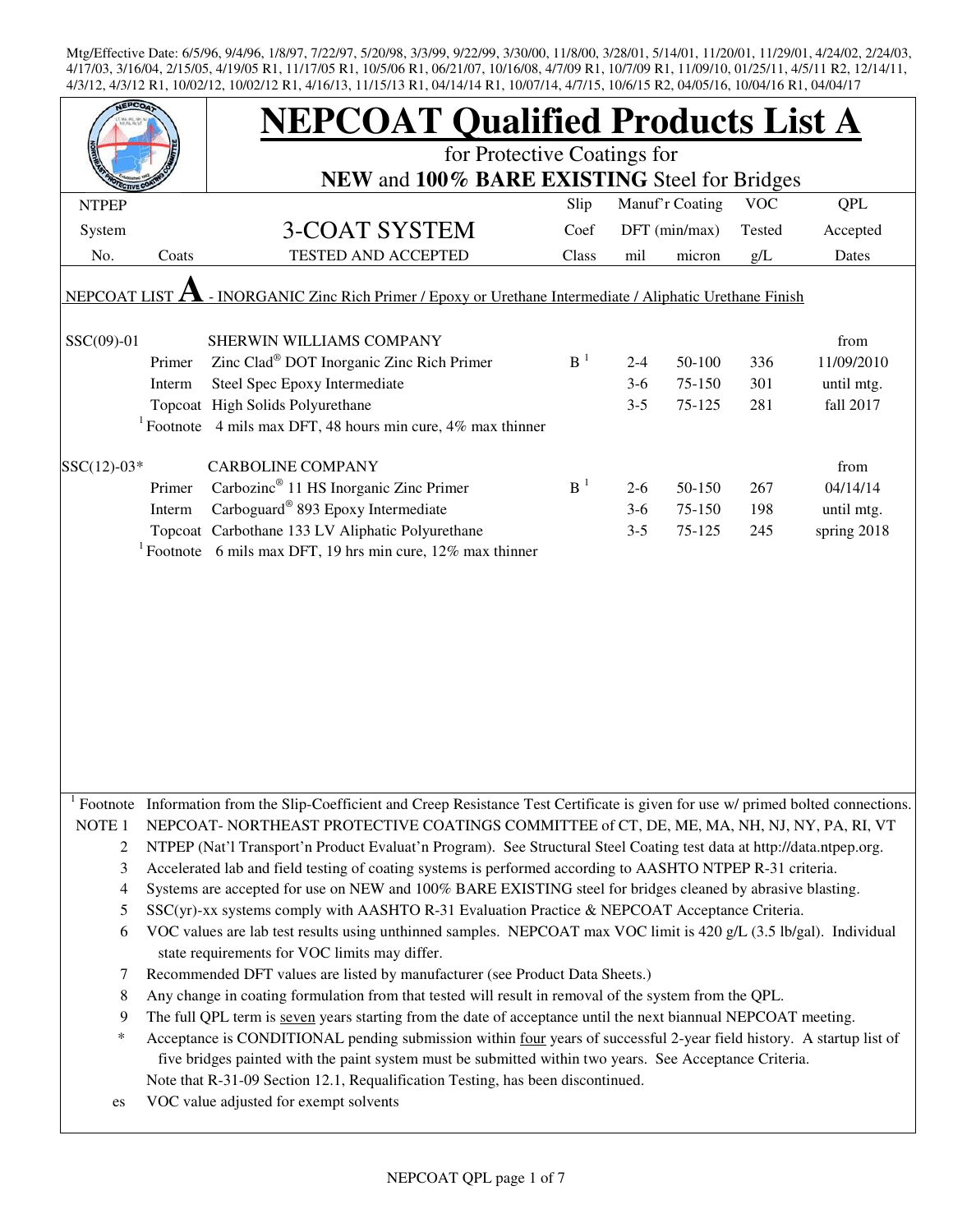|                   |        | <b>NEPCOAT Qualified Products List B</b>                                                                                                                                              |                |         |                 |            |             |  |  |  |
|-------------------|--------|---------------------------------------------------------------------------------------------------------------------------------------------------------------------------------------|----------------|---------|-----------------|------------|-------------|--|--|--|
|                   |        | for Protective Coatings for                                                                                                                                                           |                |         |                 |            |             |  |  |  |
|                   |        | NEW and 100% BARE EXISTING Steel for Bridges                                                                                                                                          |                |         |                 |            |             |  |  |  |
| <b>NTPEP</b>      |        |                                                                                                                                                                                       | Slip           |         | Manuf'r Coating | <b>VOC</b> | <b>QPL</b>  |  |  |  |
| System            |        | <b>3-COAT SYSTEM</b>                                                                                                                                                                  | Coef           |         | DFT (min/max)   | Tested     | Accepted    |  |  |  |
| No.               | Coats  | TESTED AND ACCEPTED                                                                                                                                                                   | Class          | mil     | micron          | g/L        | Dates       |  |  |  |
| NEPCOAT LIST      |        | - ORGANIC Zinc Rich Primer / Epoxy or Urethane Intermediate / Aliphatic Urethane Finish                                                                                               |                |         |                 |            |             |  |  |  |
| $SSC(10)-03$      |        | PPG/AMERON                                                                                                                                                                            |                |         |                 |            | from        |  |  |  |
|                   | Primer | Amercoat <sup>®</sup> 68HS Zinc Rich Epoxy Primer                                                                                                                                     | B <sup>1</sup> | $3 - 5$ | $75 - 125$      | 276        | 12/14/2011  |  |  |  |
|                   | Interm | Amercoat <sup>®</sup> 399 Fast Drying Epoxy                                                                                                                                           |                | $4 - 8$ | 100-200         | 177        | until mtg.  |  |  |  |
|                   |        | Topcoat Amercoat® 450H Gloss Aliphatic Polyurethane                                                                                                                                   |                | $2 - 5$ | 50-125          | 306        | fall 2018   |  |  |  |
|                   |        | <sup>1</sup> Footnote 3 mils max DFT, 7 days min cure, $3\%$ vol max thin                                                                                                             |                |         |                 |            |             |  |  |  |
| $SSC(10)-05$      |        | <b>WASSER HIGH TECH COATINGS</b>                                                                                                                                                      |                |         |                 |            | from        |  |  |  |
|                   | Primer | MC-Zinc 100                                                                                                                                                                           | Ø              | $3 - 5$ | 75-125          | $115$ es   | 4/03/12     |  |  |  |
|                   | Interm | MC-Miomastic 100                                                                                                                                                                      | no             | $3 - 5$ | 75-125          | 173 es     | until mtg.  |  |  |  |
|                   |        | Topcoat MC-Ferrox A 100                                                                                                                                                               | report         | $2 - 4$ | 50-100          | 144 es     | spring 2019 |  |  |  |
|                   |        | Ø Footnote No data reported.                                                                                                                                                          |                |         |                 |            |             |  |  |  |
| $SSC(11)-01*$     |        | SHERWIN WILLIAMS COMPANY                                                                                                                                                              |                |         |                 |            | from        |  |  |  |
|                   | Primer | Zinc Clad® III HS Organic Zinc Rich Epoxy Primer                                                                                                                                      | $A^1$          | $3 - 5$ | 75-125          | 337        | 10/02/12    |  |  |  |
|                   | Interm | Steel Spec Epoxy Intermediate                                                                                                                                                         |                | $3 - 8$ | 75-200          | 293        | until mtg.  |  |  |  |
|                   |        | Topcoat Hi-Solids Polyurethane                                                                                                                                                        |                | $3 - 5$ | 75-125          | 288        | fall 2017   |  |  |  |
|                   |        | <sup>1</sup> Footnote 5 mils max DFT, 7 days min cure, zero thinner                                                                                                                   |                |         |                 |            |             |  |  |  |
| $SSC(11)-02$      |        | <b>INTERNATIONAL PAINT INC</b>                                                                                                                                                        |                |         |                 |            | from        |  |  |  |
|                   | Primer | Interzinc <sup>®</sup> 315B Epoxy Zinc Rich                                                                                                                                           | $B^1$          | $2-6$   | 50-150          | 304        | 10/02/12    |  |  |  |
|                   | Interm | Intergard 475HS Epoxy                                                                                                                                                                 |                | $4 - 8$ | 100-200         | 187        | until mtg.  |  |  |  |
|                   |        | Topcoat Interthane® 870 UHS                                                                                                                                                           |                | $3 - 5$ | 75-125          | 242 es     | fall 2019   |  |  |  |
|                   |        | $1$ Footnote 4 mils max DFT, 48 hours min cure, zero thinner                                                                                                                          |                |         |                 |            |             |  |  |  |
| (continues)       |        | (List B continues)                                                                                                                                                                    |                |         |                 |            |             |  |  |  |
| $1$ Footnote      |        | Information from the Slip-Coefficient and Creep Resistance Test Certificate is given for use w/ primed bolted connections.                                                            |                |         |                 |            |             |  |  |  |
| NOTE 1            |        | NEPCOAT-NORTHEAST PROTECTIVE COATINGS COMMITTEE of CT, DE, ME, MA, NH, NJ, NY, PA, RI, VT                                                                                             |                |         |                 |            |             |  |  |  |
| $\sqrt{2}$        |        | NTPEP (Nat'l Transport'n Product Evaluat'n Program). See Structural Steel Coating test data at http://data.ntpep.org.                                                                 |                |         |                 |            |             |  |  |  |
| 3                 |        | Accelerated lab and field testing of coating systems is performed according to AASHTO NTPEP R-31 criteria.                                                                            |                |         |                 |            |             |  |  |  |
| 4                 |        | Systems are accepted for use on NEW and 100% BARE EXISTING steel for bridges cleaned by abrasive blasting.                                                                            |                |         |                 |            |             |  |  |  |
| 5                 |        | SSC(yr)-xx systems comply with AASHTO R-31 Evaluation Practice & NEPCOAT Acceptance Criteria.                                                                                         |                |         |                 |            |             |  |  |  |
| 6                 |        | VOC values are lab test results using unthinned samples. NEPCOAT max VOC limit is 420 g/L (3.5 lb/gal). Individual                                                                    |                |         |                 |            |             |  |  |  |
|                   |        | state requirements for VOC limits may differ.                                                                                                                                         |                |         |                 |            |             |  |  |  |
| $\tau$<br>$\,8\,$ |        | Recommended DFT values are listed by manufacturer (see Product Data Sheets.)<br>Any change in coating formulation from that tested will result in removal of the system from the QPL. |                |         |                 |            |             |  |  |  |
| 9                 |        | The full QPL term is seven years starting from the date of acceptance until the next biannual NEPCOAT meeting.                                                                        |                |         |                 |            |             |  |  |  |
| $\ast$            |        |                                                                                                                                                                                       |                |         |                 |            |             |  |  |  |
|                   |        | Acceptance is CONDITIONAL pending submission within four years of successful 2-year field history. A startup list of                                                                  |                |         |                 |            |             |  |  |  |
|                   |        | five bridges painted with the paint system must be submitted within two years. See Acceptance Criteria.                                                                               |                |         |                 |            |             |  |  |  |
|                   |        | Note that R-31-09 Section 12.1, Requalification Testing, has been discontinued.<br>VOC value adjusted for exempt solvents                                                             |                |         |                 |            |             |  |  |  |
| es                |        |                                                                                                                                                                                       |                |         |                 |            |             |  |  |  |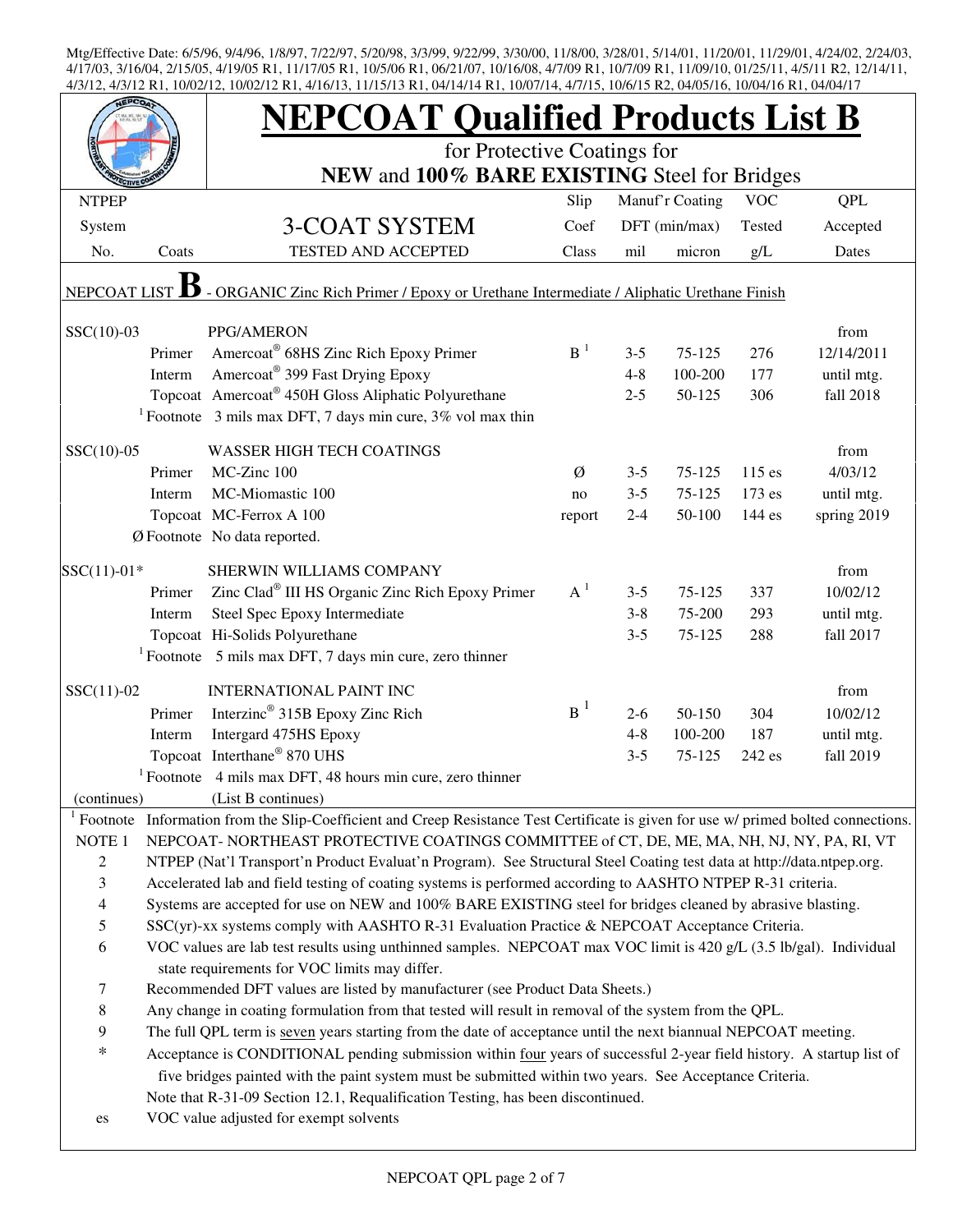| <b>JEPCO</b>                                                                                            |        | 7/3/12 K1, 10/02/12, 10/02/12 K1, 7/10/13, 11/13/13 K1, 07/17/17 K1, 10/07/17, 7/7/13, 10/07/13 K2, 07/03/10, 10/07/10 K1, 07/07/1<br><b>NEPCOAT Qualified Products List B</b><br>for Protective Coatings for<br>NEW and 100% BARE EXISTING Steel for Bridges                                                      |                |          |               |        |             |  |  |
|---------------------------------------------------------------------------------------------------------|--------|--------------------------------------------------------------------------------------------------------------------------------------------------------------------------------------------------------------------------------------------------------------------------------------------------------------------|----------------|----------|---------------|--------|-------------|--|--|
|                                                                                                         |        |                                                                                                                                                                                                                                                                                                                    |                |          |               |        |             |  |  |
| System                                                                                                  |        | 3-COAT SYSTEM                                                                                                                                                                                                                                                                                                      | Coef           |          | DFT (min/max) | Tested | Accepted    |  |  |
| No.                                                                                                     | Coats  | TESTED AND ACCEPTED                                                                                                                                                                                                                                                                                                | Class          | mil      | micron        | g/L    | Dates       |  |  |
| - ORGANIC Zinc Rich Primer / Epoxy or Urethane Intermediate / Aliphatic Urethane Finish<br>NEPCOAT LIST |        |                                                                                                                                                                                                                                                                                                                    |                |          |               |        |             |  |  |
| $SSC(04)-03$                                                                                            |        | SHERWIN WILLIAMS COMPANY                                                                                                                                                                                                                                                                                           |                |          |               |        | from        |  |  |
| $SSC(11)-03$ Primer                                                                                     |        | Zinc Clad® III HS Organic Zinc Rich Epoxy Primer                                                                                                                                                                                                                                                                   | $A^1$          | $3 - 5$  | 75-125        | 329    | 10/02/12    |  |  |
|                                                                                                         | Interm | Macropoxy <sup>®</sup> 646 Fast Cure Epoxy                                                                                                                                                                                                                                                                         |                | $3 - 10$ | 75-250        | 238    | until mtg.  |  |  |
|                                                                                                         |        | Topcoat Acrolon™ 218 HS Acrylic Polyurethane                                                                                                                                                                                                                                                                       |                | $3-6$    | 75-150        | 263    | fall 2019   |  |  |
|                                                                                                         |        | $1$ Footnote 5 mils max DFT, 7 days min cure, zero thinner                                                                                                                                                                                                                                                         |                |          |               |        |             |  |  |
| $SSC(12)-04*$                                                                                           |        | <b>CARBOLINE COMPANY</b>                                                                                                                                                                                                                                                                                           |                |          |               |        | from        |  |  |
|                                                                                                         | Primer | Carbozinc <sup>®</sup> 859 Organic Zinc Rich Epoxy Primer                                                                                                                                                                                                                                                          | B <sup>1</sup> | $3-10$   | 75-250        | 322    | 04/14/14    |  |  |
|                                                                                                         | Interm | Carboguard <sup>®</sup> 893 Epoxy Intermediate                                                                                                                                                                                                                                                                     |                | $3-6$    | 75-150        | 207    | until mtg.  |  |  |
|                                                                                                         |        | Topcoat Carbothane 133 VOC Aliphatic Polyurethane                                                                                                                                                                                                                                                                  |                | $3 - 5$  | 76-127        | 185 es | spring 2018 |  |  |
|                                                                                                         |        | <sup>1</sup> Footnote 6 mils max DFT, 4 days min cure, $10\%$ vol max thin                                                                                                                                                                                                                                         |                |          |               |        |             |  |  |
|                                                                                                         |        |                                                                                                                                                                                                                                                                                                                    |                |          |               |        |             |  |  |
|                                                                                                         |        | Footnote Information from the Slip-Coefficient and Creep Resistance Test Certificate is given for use w/ primed bolted connections.                                                                                                                                                                                |                |          |               |        |             |  |  |
| NOTE <sub>1</sub>                                                                                       |        | NEPCOAT-NORTHEAST PROTECTIVE COATINGS COMMITTEE of CT, DE, ME, MA, NH, NJ, NY, PA, RI, VT                                                                                                                                                                                                                          |                |          |               |        |             |  |  |
| $\overline{c}$                                                                                          |        | NTPEP (Nat'l Transport'n Product Evaluat'n Program). See Structural Steel Coating test data at http://data.ntpep.org.                                                                                                                                                                                              |                |          |               |        |             |  |  |
| 3                                                                                                       |        | Accelerated lab and field testing of coating systems is performed according to AASHTO NTPEP R-31 criteria.                                                                                                                                                                                                         |                |          |               |        |             |  |  |
| $\overline{4}$                                                                                          |        | Systems are accepted for use on NEW and 100% BARE EXISTING steel for bridges cleaned by abrasive blasting.                                                                                                                                                                                                         |                |          |               |        |             |  |  |
| $\mathfrak s$                                                                                           |        | SSC(yr)-xx systems comply with AASHTO R-31 Evaluation Practice & NEPCOAT Acceptance Criteria.                                                                                                                                                                                                                      |                |          |               |        |             |  |  |
| 6                                                                                                       |        | VOC values are lab test results using unthinned samples. NEPCOAT max VOC limit is 420 g/L (3.5 lb/gal). Individual<br>state requirements for VOC limits may differ.                                                                                                                                                |                |          |               |        |             |  |  |
| 7                                                                                                       |        | Recommended DFT values are listed by manufacturer (see Product Data Sheets.)                                                                                                                                                                                                                                       |                |          |               |        |             |  |  |
| 8                                                                                                       |        | Any change in coating formulation from that tested will result in removal of the system from the QPL.                                                                                                                                                                                                              |                |          |               |        |             |  |  |
| 9                                                                                                       |        | The full QPL term is seven years starting from the date of acceptance until the next biannual NEPCOAT meeting.                                                                                                                                                                                                     |                |          |               |        |             |  |  |
| $\ast$                                                                                                  |        | Acceptance is CONDITIONAL pending submission within four years of successful 2-year field history. A startup list of<br>five bridges painted with the paint system must be submitted within two years. See Acceptance Criteria.<br>Note that R-31-09 Section 12.1, Requalification Testing, has been discontinued. |                |          |               |        |             |  |  |
| es                                                                                                      |        | VOC value adjusted for exempt solvents                                                                                                                                                                                                                                                                             |                |          |               |        |             |  |  |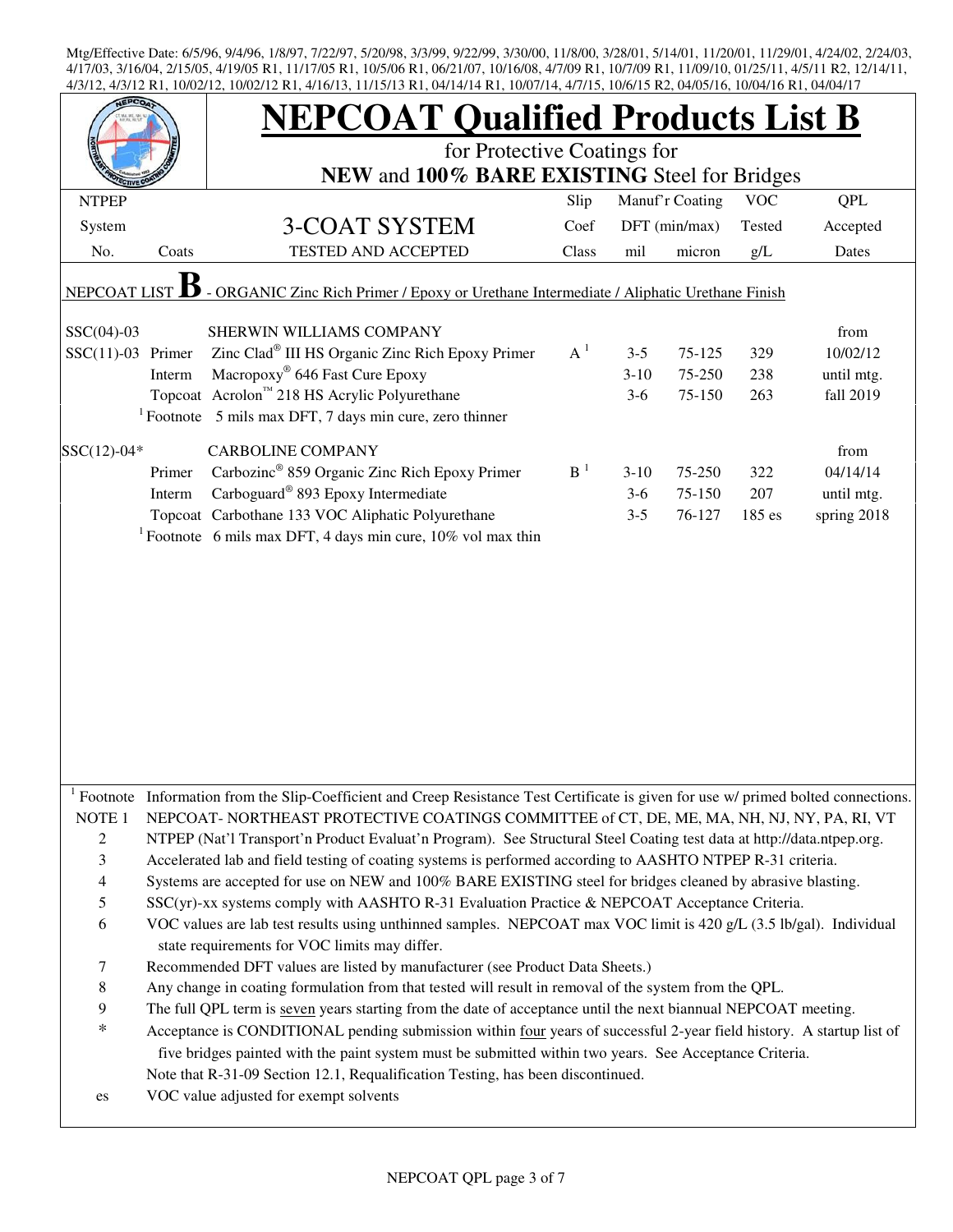| <b>EPCO</b>                              |        | <b>NEPCOAT Qualified Products List C</b><br>for Protective Coatings for                                                                                                                                                                                                                                                          |       |         |                 |                           |            |  |  |  |
|------------------------------------------|--------|----------------------------------------------------------------------------------------------------------------------------------------------------------------------------------------------------------------------------------------------------------------------------------------------------------------------------------|-------|---------|-----------------|---------------------------|------------|--|--|--|
|                                          |        | NEW and 100% BARE EXISTING Steel for Bridges                                                                                                                                                                                                                                                                                     |       |         |                 |                           |            |  |  |  |
| <b>NTPEP</b>                             |        |                                                                                                                                                                                                                                                                                                                                  | Slip  |         | Manuf'r Coating | <b>VOC</b>                | <b>QPL</b> |  |  |  |
| System                                   |        | 2-COAT SYSTEM                                                                                                                                                                                                                                                                                                                    | Coef  |         | DFT (min/max)   | Tested                    | Accepted   |  |  |  |
| No.                                      | Coats  | TESTED AND ACCEPTED                                                                                                                                                                                                                                                                                                              | Class | mil     | micron          | g/L                       | Dates      |  |  |  |
| <b>NEPCOAT LIST</b>                      |        | - ORGANIC Zinc Rich Primer / ----- / Topcoat                                                                                                                                                                                                                                                                                     |       |         |                 |                           |            |  |  |  |
| SSC(12)-05*                              |        | SHERWIN WILLIAMS COMPANY                                                                                                                                                                                                                                                                                                         |       |         |                 |                           | from       |  |  |  |
|                                          | Primer | Zinc Clad III HS (OAP)*                                                                                                                                                                                                                                                                                                          | $A^1$ | $3 - 5$ | 75-125          | 309                       | 11/15/13   |  |  |  |
|                                          | Interm |                                                                                                                                                                                                                                                                                                                                  |       | --      |                 | $\mathcal{L} \mathcal{L}$ | until mtg  |  |  |  |
|                                          |        | Topcoat Envirolastic 980 PA Polyaspartic Urethane                                                                                                                                                                                                                                                                                |       | $6-9$   | 150-225         | 280                       | fall 2017  |  |  |  |
|                                          |        | Footnote 4 mils max DFT, 14 days min cure, zero thinner<br>*Optically Active Pigment                                                                                                                                                                                                                                             |       |         |                 |                           |            |  |  |  |
|                                          |        | <sup>1</sup> Footnote Information from the Slip-Coefficient and Creep Resistance Test Certificate is given for use w/ primed bolted connections.                                                                                                                                                                                 |       |         |                 |                           |            |  |  |  |
| NOTE <sub>1</sub><br>$\overline{c}$<br>3 |        | NEPCOAT-NORTHEAST PROTECTIVE COATINGS COMMITTEE of CT, DE, ME, MA, NH, NJ, NY, PA, RI, VT<br>NTPEP (Nat'l Transport'n Product Evaluat'n Program). See Structural Steel Coating test data at http://data.ntpep.org.<br>Accelerated lab and field testing of coating systems is performed according to AASHTO NTPEP R-31 criteria. |       |         |                 |                           |            |  |  |  |
| $\overline{4}$                           |        | Systems are accepted for use on NEW and 100% BARE EXISTING steel for bridges cleaned by abrasive blasting.                                                                                                                                                                                                                       |       |         |                 |                           |            |  |  |  |
| 5                                        |        | SSC(yr)-xx systems comply with AASHTO R-31 Evaluation Practice & NEPCOAT Acceptance Criteria.                                                                                                                                                                                                                                    |       |         |                 |                           |            |  |  |  |
| 6                                        |        | VOC values are lab test results using unthinned samples. NEPCOAT max VOC limit is 420 g/L (3.5 lb/gal). Individual<br>state requirements for VOC limits may differ.                                                                                                                                                              |       |         |                 |                           |            |  |  |  |
| 7                                        |        | Recommended DFT values are listed by manufacturer (see Product Data Sheets.)                                                                                                                                                                                                                                                     |       |         |                 |                           |            |  |  |  |
| $\,$ 8 $\,$                              |        | Any change in coating formulation from that tested will result in removal of the system from the QPL.                                                                                                                                                                                                                            |       |         |                 |                           |            |  |  |  |
| 9                                        |        | The full QPL term is seven years starting from the date of acceptance until the next biannual NEPCOAT meeting.                                                                                                                                                                                                                   |       |         |                 |                           |            |  |  |  |
| $\ast$                                   |        | Acceptance is CONDITIONAL pending submission within four years of successful 2-year field history. A startup list of<br>five bridges painted with the paint system must be submitted within two years. See Acceptance Criteria.<br>Note that R-31-09 Section 12.1, Requalification Testing, has been discontinued.               |       |         |                 |                           |            |  |  |  |
| es                                       |        | VOC value adjusted for exempt solvents                                                                                                                                                                                                                                                                                           |       |         |                 |                           |            |  |  |  |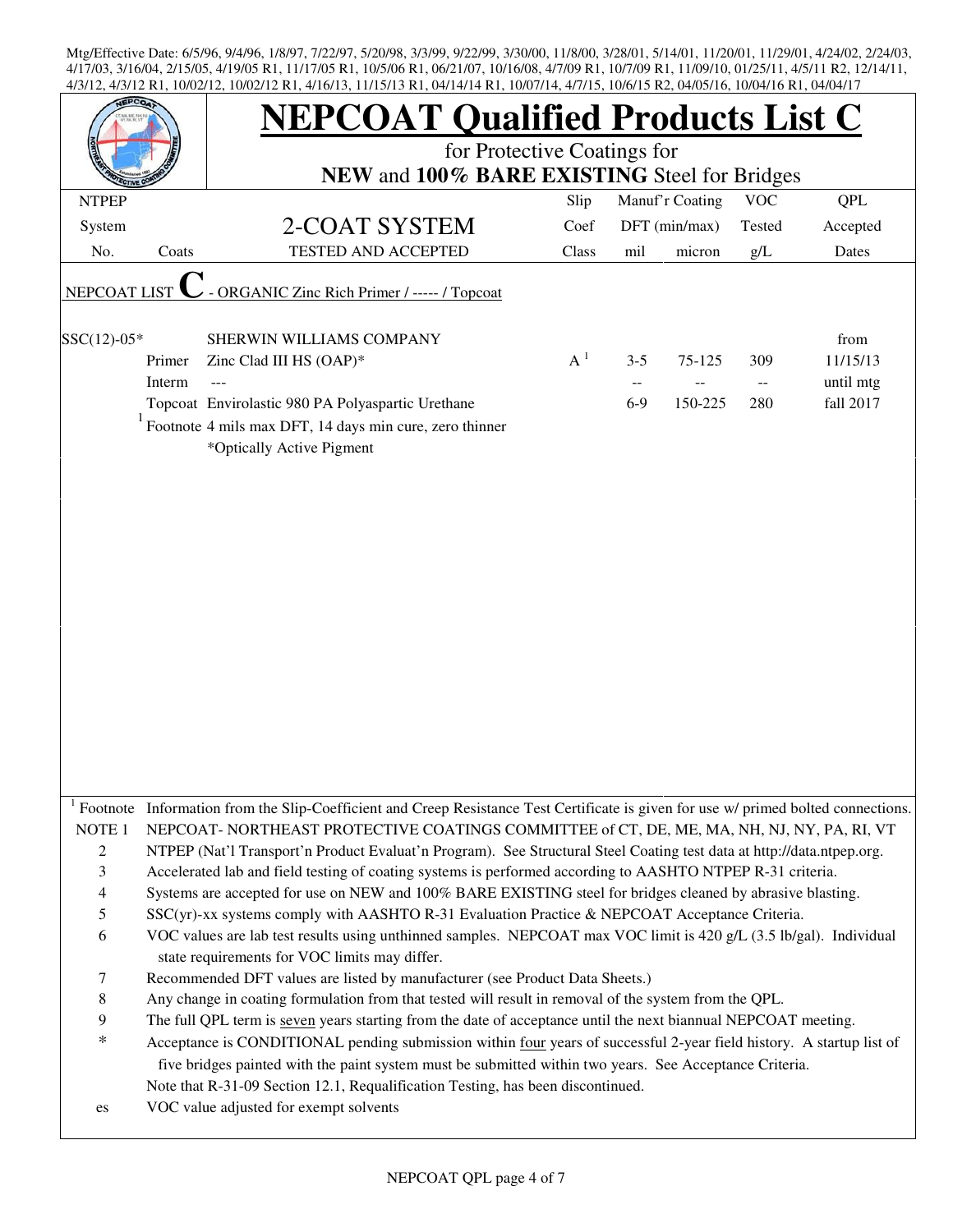|                                                       |       | <b>NEPCOAT Qualified Products List D</b><br>for Protective Coatings for                                                                                             |       |               |        |        |            |
|-------------------------------------------------------|-------|---------------------------------------------------------------------------------------------------------------------------------------------------------------------|-------|---------------|--------|--------|------------|
|                                                       |       | NEW and 100% BARE EXISTING Steel for Bridges                                                                                                                        |       |               |        |        |            |
| Slip<br>Manuf'r Coating<br><b>VOC</b><br><b>NTPEP</b> |       |                                                                                                                                                                     |       |               |        |        | <b>QPL</b> |
| System                                                |       | 2-COAT SYSTEM                                                                                                                                                       | Coef  | DFT (min/max) |        | Tested | Accepted   |
| No.                                                   | Coats | TESTED AND ACCEPTED                                                                                                                                                 | Class | mil           | micron | g/L    | Dates      |
| <b>NEPCOAT</b>                                        |       | - INORGANIC Zinc Rich Primer / ----- / Topcoat                                                                                                                      |       |               |        |        |            |
|                                                       |       | [Blank]                                                                                                                                                             |       |               |        |        |            |
|                                                       |       |                                                                                                                                                                     |       |               |        |        |            |
|                                                       |       |                                                                                                                                                                     |       |               |        |        |            |
|                                                       |       |                                                                                                                                                                     |       |               |        |        |            |
|                                                       |       |                                                                                                                                                                     |       |               |        |        |            |
|                                                       |       |                                                                                                                                                                     |       |               |        |        |            |
|                                                       |       |                                                                                                                                                                     |       |               |        |        |            |
|                                                       |       |                                                                                                                                                                     |       |               |        |        |            |
|                                                       |       |                                                                                                                                                                     |       |               |        |        |            |
|                                                       |       |                                                                                                                                                                     |       |               |        |        |            |
|                                                       |       |                                                                                                                                                                     |       |               |        |        |            |
|                                                       |       |                                                                                                                                                                     |       |               |        |        |            |
|                                                       |       |                                                                                                                                                                     |       |               |        |        |            |
|                                                       |       |                                                                                                                                                                     |       |               |        |        |            |
|                                                       |       |                                                                                                                                                                     |       |               |        |        |            |
|                                                       |       |                                                                                                                                                                     |       |               |        |        |            |
|                                                       |       |                                                                                                                                                                     |       |               |        |        |            |
|                                                       |       |                                                                                                                                                                     |       |               |        |        |            |
|                                                       |       |                                                                                                                                                                     |       |               |        |        |            |
|                                                       |       |                                                                                                                                                                     |       |               |        |        |            |
|                                                       |       |                                                                                                                                                                     |       |               |        |        |            |
|                                                       |       | Footnote Information from the Slip-Coefficient and Creep Resistance Test Certificate is given for use w/ primed bolted connections.                                 |       |               |        |        |            |
| NOTE <sub>1</sub>                                     |       | NEPCOAT-NORTHEAST PROTECTIVE COATINGS COMMITTEE of CT, DE, ME, MA, NH, NJ, NY, PA, RI, VT                                                                           |       |               |        |        |            |
| $\overline{c}$                                        |       | NTPEP (Nat'l Transport'n Product Evaluat'n Program). See Structural Steel Coating test data at http://data.ntpep.org.                                               |       |               |        |        |            |
| $\mathfrak{Z}$                                        |       | Accelerated lab and field testing of coating systems is performed according to AASHTO NTPEP R-31 criteria.                                                          |       |               |        |        |            |
| $\overline{\mathcal{A}}$                              |       | Systems are accepted for use on NEW and 100% BARE EXISTING steel for bridges cleaned by abrasive blasting.                                                          |       |               |        |        |            |
| 5                                                     |       | SSC(yr)-xx systems comply with AASHTO R-31 Evaluation Practice & NEPCOAT Acceptance Criteria.                                                                       |       |               |        |        |            |
| 6                                                     |       | VOC values are lab test results using unthinned samples. NEPCOAT max VOC limit is 420 g/L (3.5 lb/gal). Individual<br>state requirements for VOC limits may differ. |       |               |        |        |            |
| 7                                                     |       | Recommended DFT values are listed by manufacturer (see Product Data Sheets.)                                                                                        |       |               |        |        |            |
| 8                                                     |       | Any change in coating formulation from that tested will result in removal of the system from the QPL.                                                               |       |               |        |        |            |
| 9                                                     |       | The full QPL term is seven years starting from the date of acceptance until the next biannual NEPCOAT meeting.                                                      |       |               |        |        |            |
| $\ast$                                                |       | Acceptance is CONDITIONAL pending submission within four years of successful 2-year field history. A startup list of                                                |       |               |        |        |            |
|                                                       |       | five bridges painted with the paint system must be submitted within two years. See Acceptance Criteria.                                                             |       |               |        |        |            |
|                                                       |       | Note that R-31-09 Section 12.1, Requalification Testing, has been discontinued.                                                                                     |       |               |        |        |            |
| es                                                    |       | VOC value adjusted for exempt solvents                                                                                                                              |       |               |        |        |            |
|                                                       |       |                                                                                                                                                                     |       |               |        |        |            |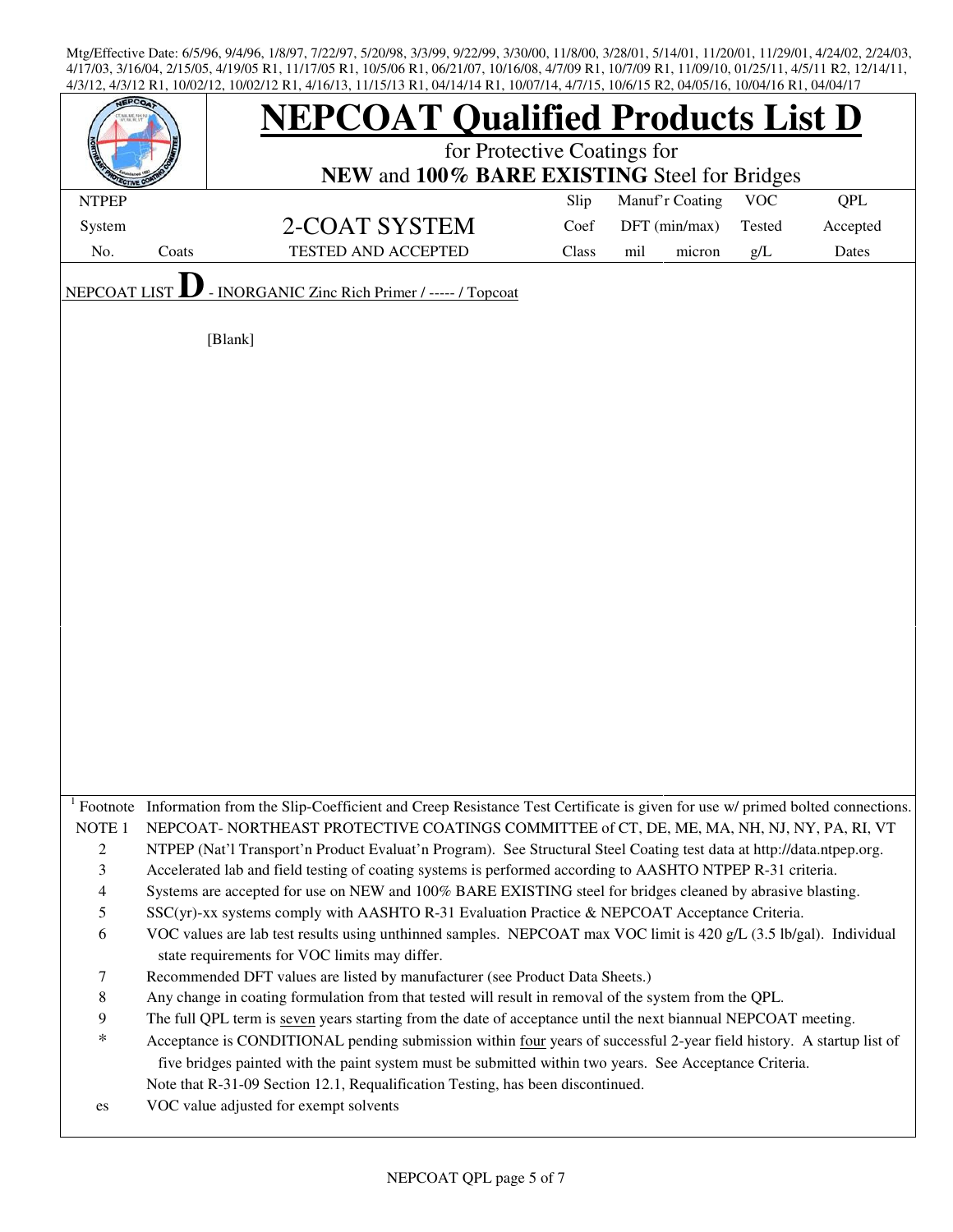